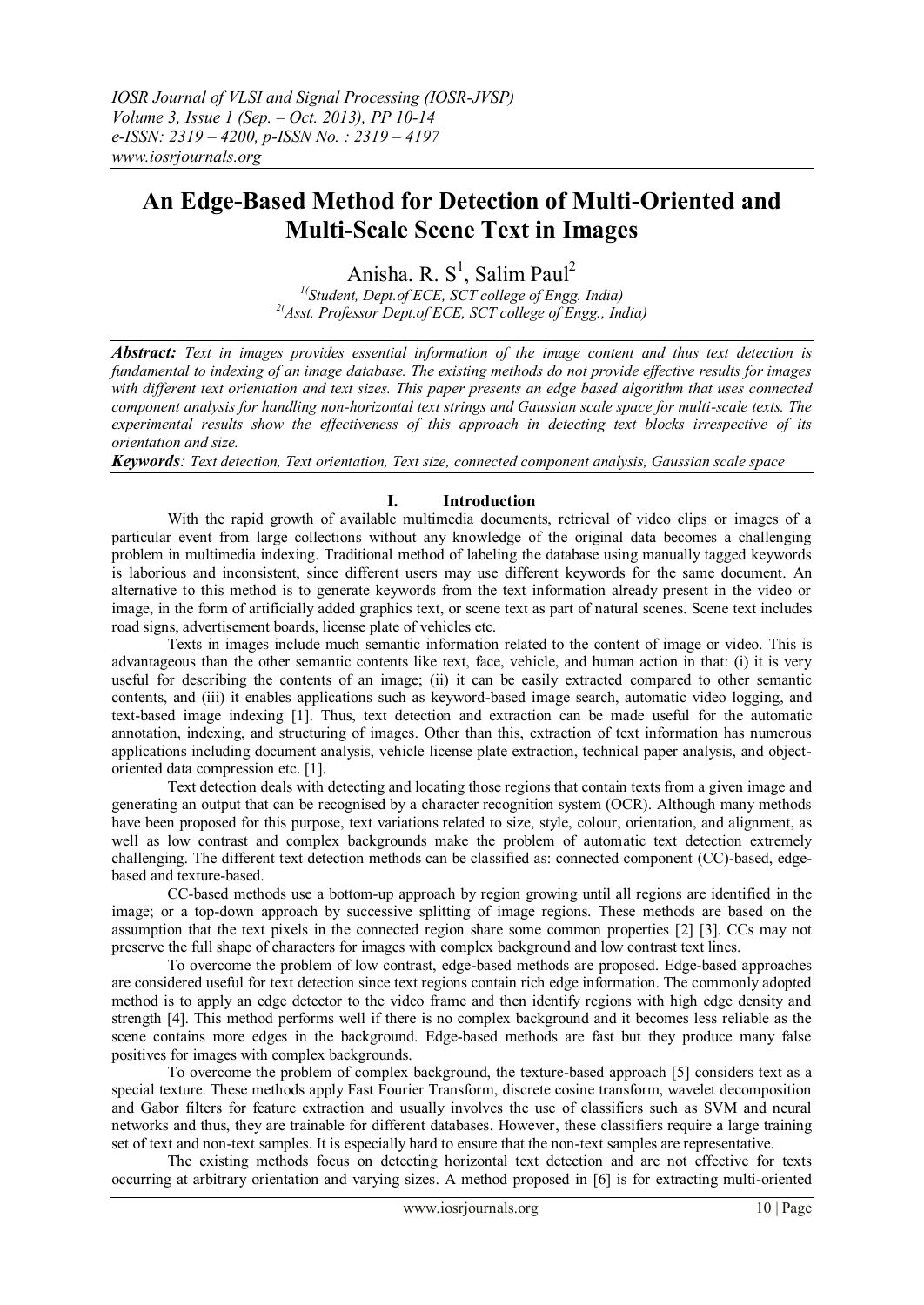text but this method is limited to graphics text of a few directions (0, 15, 30 degrees and so on). The method proposed in this paper is an edge based technique that can be used to detect and extract texts of different size and arbitrary orientation. The false alarms that are frequent in the text detection process are minimised in this algorithm. Character recognition is not considered here.

# **II. Methodology**

The block diagram of the method is shown in Fig.1. As shown in the figure, first step is preprocessing stage in which noise removal from the input image ensured. Then, for analysing the text in different scales, scale space analysis is performed. Then for each scale spaces edge detection is performed where text edges are detected along with the background edges. Then to magnify the difference in text and non-text areas, maximum difference map is generated and then binarised. The text areas along with false positives are now represented as connected components. These connected components are then segmented so that those can be processed separately. False positives are then eliminated from these segments by using some assumed properties of text strings.



Fig.1: Block diagram of the proposed method

# 2.1. Preprocessing:

While considering the images with very low contrast against complex local backgrounds, the preprocessing of the input image is important, so that the difference between text and non-text regions is highlighted. The high frequency components of the image contain information about noise and thus should be cut off. A low pass filter can be used to remove high spatial frequency noise from a digital image, but the discontinuities in step function results in edge distortion. Median filtering is used to preserving edges in an image while reducing random noise. In a median filter, a window slides along the image, and the median intensity value of the pixels within the window becomes the output intensity of the pixel being processed.

### 2.2. Text Area Localization:

### *a) Linear Scale Space Analysis:*

Scale space representation is for handling image structures at different scales, and therefore can be used for dealing with size variations of text in the images. By means of scale-space representation, a single image can be represented as a one-parameter family of smoothed images, parameterized by the size of a smoothing kernel.

The essential requirement for generating the linear scale space is that the use of the smoothing kernel does not create new structures when going from a fine scale to any coarser scale. Several different axiomatic derivations confirm the uniqueness of Gaussian kernels for such an application.

A Gaussian kernel is defined as:

$$
g(x, y; t) = \frac{1}{2\pi t} e^{-(x^2 + y^2)/2t}
$$
 (1)

Then the Gaussian scale-space representation of an image  $f(x, y)$  is a family of derived signals  $L(x, y; t)$  such that:

$$
L(:,;;t) = g(:,;;t) * f(:,;)
$$
\n
$$
(2)
$$

where  $*$  refers to convolution operation over the variables  $x$ ,  $y$ , and the scale parameter  $t$  indicates which scale level is being defined [7]. *t* is the variance of the Gaussian filter. For  $t = 0$  the filter *g* becomes an impulse function such that  $L(x, y; 0) = f(x, y)$ , that is, the scale-space representation at scale level  $t = 0$  is the image f itself. Higher values of *t* result in representations at different scales. b) Edge Detection:

To detect the edges in the image, Canny operator [8] is regarded as optimal, and ensure three main performance criteria for edge detection: (i) low error rate; that is no edges occuring in images are missed and there is no response to non-edges; (ii) positioning accuracy; that is the distance between the edge pixels as found by the detector and the actual edge is at a minimum; (iii) the probability of multiple response to a single edge is low. First step in Canny edge detection is preprocessing to eliminate noise by smoothing. However, since the image is already preprocessed for noise elimination, this step can be avoided. Canny algorithm uses four filters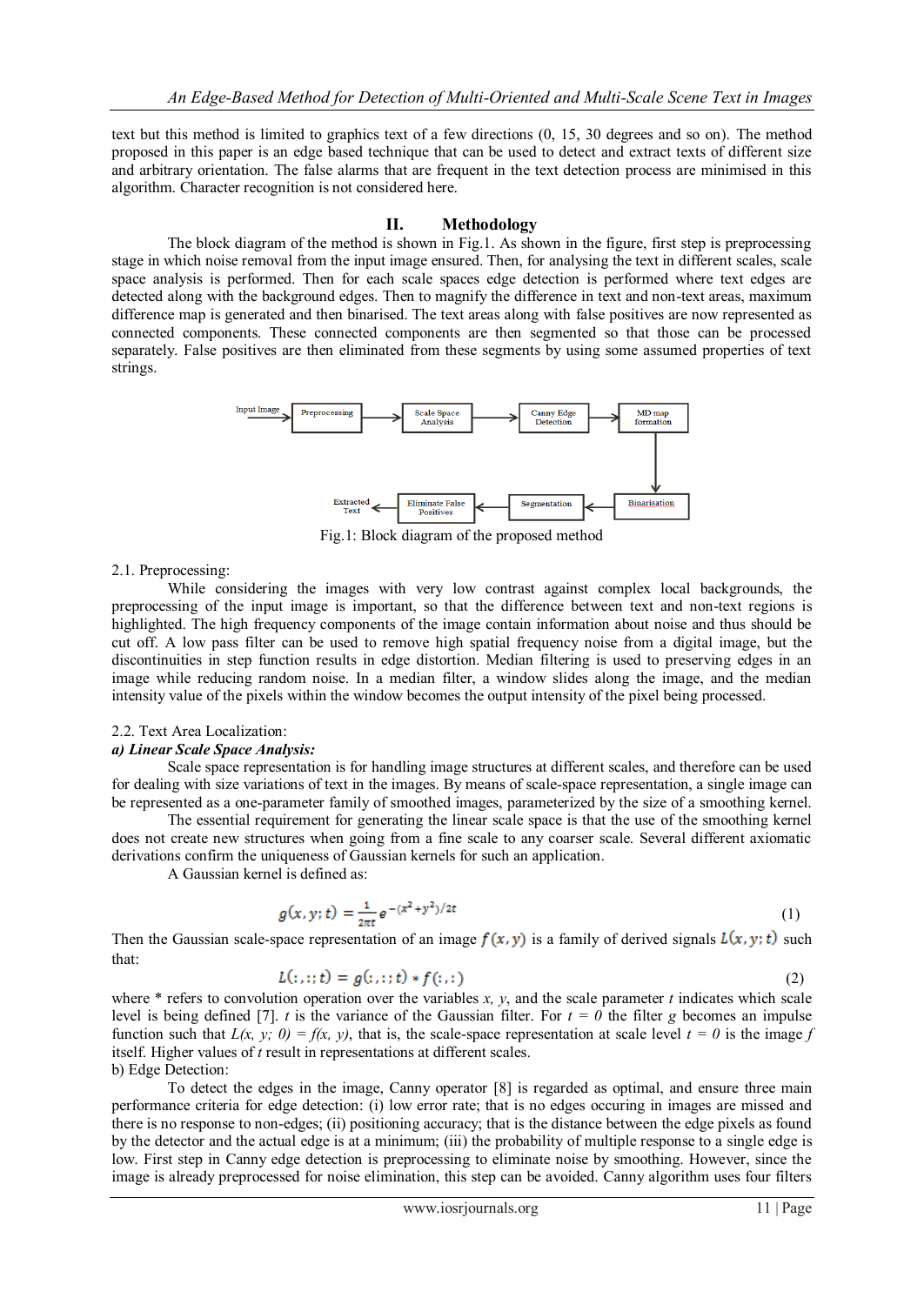to detect horizontal, vertical and diagonal edges in the image. Using the image gradient and direction calculated from these filters, the algorithm then tracks along these regions and suppresses any pixel that is not at the maximum (non-maximum suppression).

# c) MD Map formation:

Maximum difference (MD) is the difference between the maximum value and the minimum value within a local  $1 \times N$  window and is computed as:

$$
\max(x, y) = \max_{\forall k \in [-\frac{N}{2}, \frac{N}{2}]} e(x, y - k)
$$
  
\n
$$
\min(x, y) = \min_{\forall k \in [-\frac{N}{2}, \frac{N}{2}]} e(x, y - k)
$$
  
\n
$$
MD(x, y) = \max(x, y) - \min(x, y)
$$
\n(3)

The MD map is obtained from the edge detected image by moving the window over the image. Text regions have larger MD values than non-text regions. This helps in further increasing the gap between text and non-text areas so that these areas can be easily separated later.

### **d) Binarisation:**

Now that the difference in text and non-text areas are magnified, possible areas of text have to be detected. This can be seen as classifying the pixels into two clusters, text and non-text. A simple K-means clustering classify the pixels based on the Euclidean distance of MD values. K-means is convenient since it does not require any threshold values for clustering. The cluster with the largest mean is chosen as the text cluster and is assigned a logical value '1' and the other is the non-text cluster assigned logical value '0'. The result of this step is a binary image with white pixels as the possible text locations.

An alternative approach is to use Otsu's method to automatically perform histogram shape-based image thresholding. The algorithm assumes that the image to be thresholded contains two classes of pixels or bimodal histogram (i.e, foreground and background) then calculates the optimum threshold separating the two classes so that their intra-class variance is minimal. Then the MD map is binarised at the calculated threshold. The small artifacts that may be present in the resulting image are removed by the morphological operation opening.

# **2.3. Segmentation of text blocks:**

The detected text blocks are generally displayed by bounding boxes. However, when dealing with nonhorizontal text lines, the rectangular boxes will enclose unnecessary background pixels or result in overlapping boxes. Therefore, the text lines can be displayed using Connected Components (CC). These CCs may be an intersection of different text regions or an intersection of text regions with false positive regions. The false positives correspond to regions with edges of the background in the image. Accordingly, there are two types of CCs: simple and complex. A simple CC is either a single text string or a false positive. On the other hand, a complex CC contains multiple text strings which are connected to each other and to false positives in the background. High contrast text often appears as simple CCs while low contrast text often appears as complex CC<sub>s</sub>.

In a complex CC, the text part has to be retained to be displayed in the final result, while the non-text part has to be suppressed. Hence, a complex CC has to be segmented into multiple simple CCs so that each can be analysed separately. The segmentation of CC can be done easily after skeletonisation. Skeleton is a welldefined concept in digital image processing to represent the structure of a region. The intersection points of a skeleton show the locations where the sub-components of different orientation are connected to each other. A skeleton segment is a continuous path from an intersection point to either an end point or another intersection point. Thus, a skeleton can be segmented by simply deleting all the intersection points. Then the corresponding sub-component from the complex CC has to be extracted for each segment 2.4. False Positive Elimination:

The result of previous step is a collection of simple CCs which is either a text segment or a false positive. Thus, the final step is to eliminate the CCs corresponding to the false positive so that the end result can be obtained from the remaining CCs. In order to do this, some assumptions have to be made regarding the segments according to the text properties. Those segments that do not satisfy these properties are considered as the false positives and are eliminated. Two of these properties are: a) Straightness:

It is assumed that the text strings occurring in images appear in a straight line, while the false positives may take irregular shapes. The irregularly shaped text strings may appear as a part of an emblem and are insignificant. Thus it seems fair to assume that the CCs with straightness factor below a particular threshold are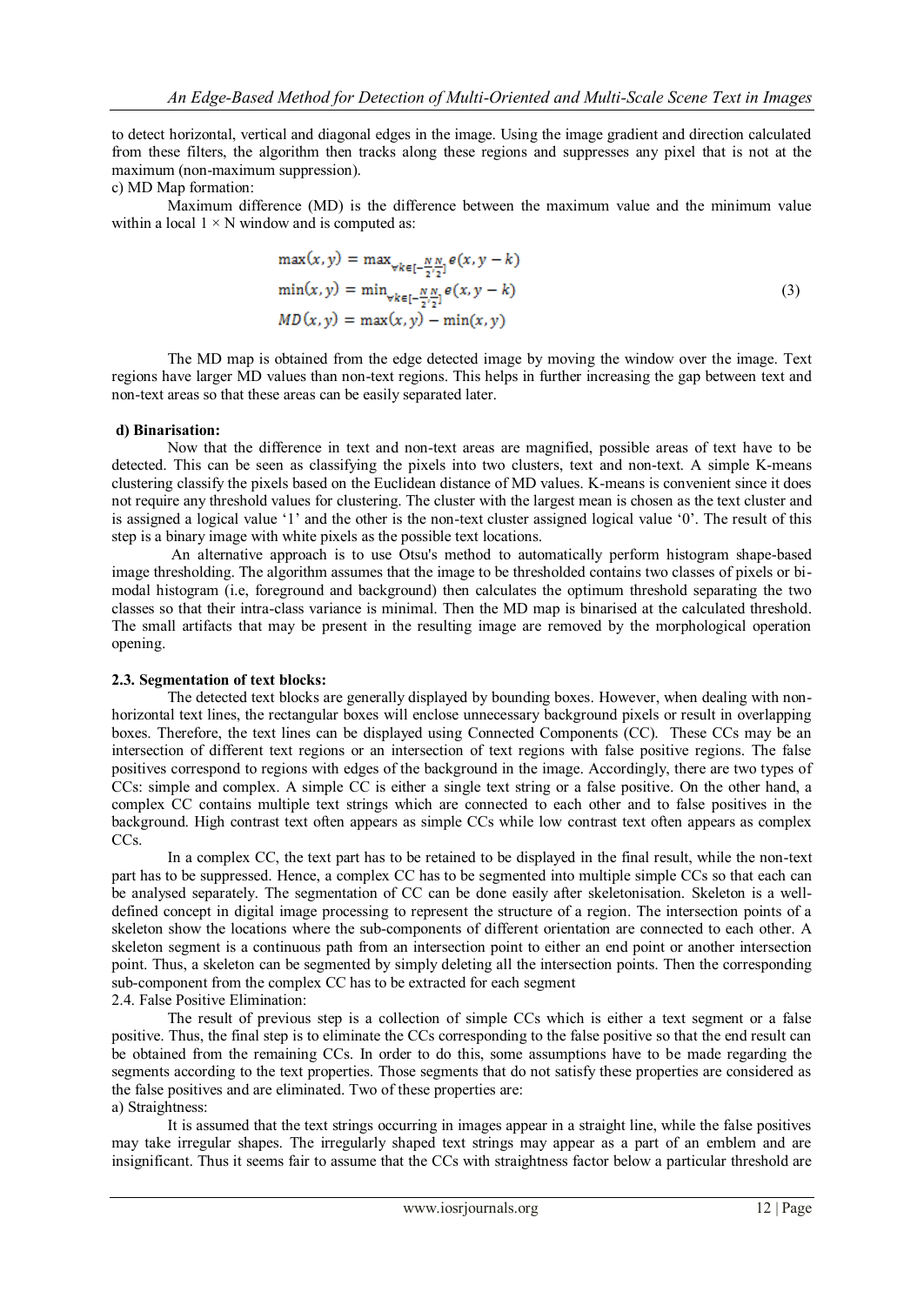the false positives to be eliminated. The straightness factor for *i th* segment can be calculated from its skeleton segment as:

$$
straightness(i) = \frac{length(i)}{mindist(i)}
$$
(4)

where *length(i)* is the length of the skeleton segment and  $mindist(i)$  is the minimum distance or the straight line distance between the endpoints of the segment. The criteria for elimination is straighness (i)  $>T_{str}$ , a threshold value greater than and close to 1.

#### **b) Edge density**

It is also fair to assume that the edges are denser in the text region than in the non-text region. Edge density is calculated as:

$$
edgeens(i) = \frac{edgeien(i)}{ccarea(i)}\tag{5}
$$

where *edgelen(i)* corresponds to total length of all the edges that comes within the region of a particular CC segment, and *ccarea(i)* is the area of the CC segment. Here, the elimination criteria is if **edgedens** (i) <  $T_{edns}$ , a chosen threshold.

#### **III. Experimental Results**

The standard datasets for image text detection like ICDAR mainly focuses on variations in lighting conditions, shadow effects etc., and the images are mostly horizontal and the text size doesn"t normally vary within an image. Hence, for the experimental purpose a variety of images were selected with non-horizontal scene text and graphics text of different orientation and scale. A dataset of 100 images was used for evaluating the performance of the proposed method. An example is shown in fig 2. Character recognition is not considered in this work, and therefore the performance evaluation is done at the block level rather than at word level or character level. The performance measures [5], recall and false positive rate are calculated as:

Recall = 
$$
\frac{Number\ of\ correctly\ detected\ text\ blocks}{Total\ number\ of\ actual\ text\ blocks}
$$
 (6)

False positive rate = 
$$
\frac{Number\ of\ falsely\ detected\ text\ blocks}{Number\ of\ detected\ text\ blocks}
$$
 (7)

Recall for the proposed method was calculated as 90% and False positive rate was 2.2%.



Fig.2: Sample result

#### **IV. Conclusions And Future Work**

An algorithm for detecting text in different orientation and size is presented in this paper. The use of connected components for representing text regions ensures that the non-horizontal orientation of text in images doesn"t hinder its detection. Scale space analysis helps in detecting texts of different scales. The experimental results show effective recall and false positive rates for non-horizontal texts of different size.

In the future, extending the work to develop a character recognition system that takes the obtained result as input to automatically generate keywords is being considered. Also, this should be extended to extract and recognize text from video frames for maintaining a video database.

#### **References**

- [1] K. Jung, K.I. Kim and A.K. Jain, "Text information extraction in images and video: a survey", Pattern Recognition, 37, 2004, pp.977-997.
- [2] Gatos B., Pratikakis I., and Perantonis S.J. (2005), "Text detection in indoor/outdoor scene images", First International Workshop on Camera-based Document Analysis and Recognition (CBDAR"05), Aug. 29, Seoul, Korea, pp. 127-132.